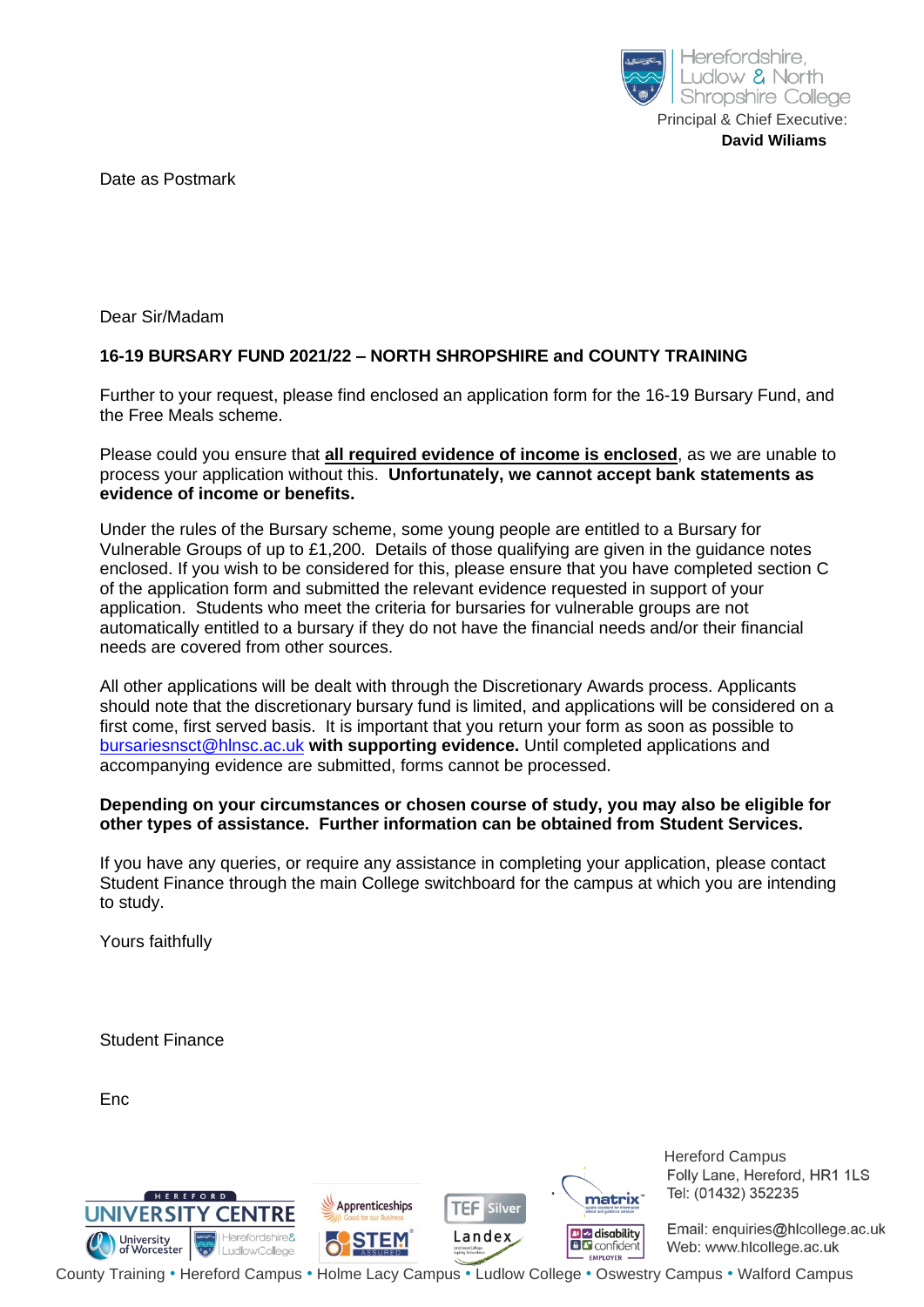# **HEREFORDSHIRE, LUDLOW AND NORTH SHROPSHIRE COLLEGE**

## **16-19 Bursary Fund 2021/22 Policy**

## **1 College Policy**

The 16-19 Bursary Fund provides financial support to help students overcome specific financial barriers to participation they face so they can remain in education. The bursary is intended to help students with the essential costs of participating in their study programme, ie, cost of essential books, equipment, travelling to and from College, field trips and other course-related costs.

There are 2 types of 16 – 10 bursaries:

- Bursaries for defined vulnerable groups
- Discretionary bursaries which institutions award

#### *The 16-19 Bursary Fund can be used to financially support students with:*

- Accommodation (where a student has to stay away from home) for specialist rural courses only
- Transport (normally through the LEA travel scheme), unless supported by the EMA in Wales
- Essential course related equipment and materials (including uniform)
- Essential course related field trips
- Disability related costs

Under the arrangements for 2021/22, certain students are entitled to bursary for vulnerable groups; all other students may receive awards on a discretionary basis, for which an assessment of household income will be performed prior to any award being considered. Not all applications will be successful, and in most cases, applicants may not receive all monies requested. Maximum grant amounts are set for each category of support. It is a student's responsibility to ensure that they have adequate financial arrangements in place prior to enrolling on a course.

#### **No application will be considered if household income exceeds £26,000 per annum. Outcomes for income levels below this amount will vary according to individual / household circumstances.**

#### **2 Eligibility for discretionary awards**

#### *The following students are eligible to request discretionary support from the 16-19 Bursary Fund:*

- Enrolled on a ESFA (Education and Skills Funding Agency) funded full or part-time Further Education course.
- 'Settled' (having either indefinite leave to enter or remain or having right of abode in the UK) or have been ordinarily resident in the UK and Islands for the 3 years preceding 31<sup>st</sup> August 2021.
- Aged between 16 and 19 years on 31<sup>st</sup> August 2021.
- Attending specialist rural crafts courses who have to live away from home.
- Have an Education, Health and Care Plan (EHCP)

#### *Students may not claim support from the 16-19 Bursary Fund if they are:*

- Under 16, or over 19 on 31<sup>st</sup> August 2021 unless they are continuing on a course started aged 16 -18 (known as being a '19+ continuer'). Although the vulnerable bursary would not apply.
- On an Adult and Community learning course
- On an apprenticeship programme or waged training, as they are employed rather than in education.
- A student on a distance learning programme as they would not be expected to incur the cost the bursary covers
- On **ANY** courses not funded by the ESFA

#### **Discretionary awards can be made to cover:**

- Essential course materials for the student's own use
- Essential field trips
- Travel costs (where required)
- Essential course equipment

Additionally, students may apply for a residential bursary of up to £5,130 annually if they need to live away from home or the course specifically requires regular, repeated study out of normal college hours – this will be particularly relevant to students on Rural Crafts and certain Outdoor Adventure courses.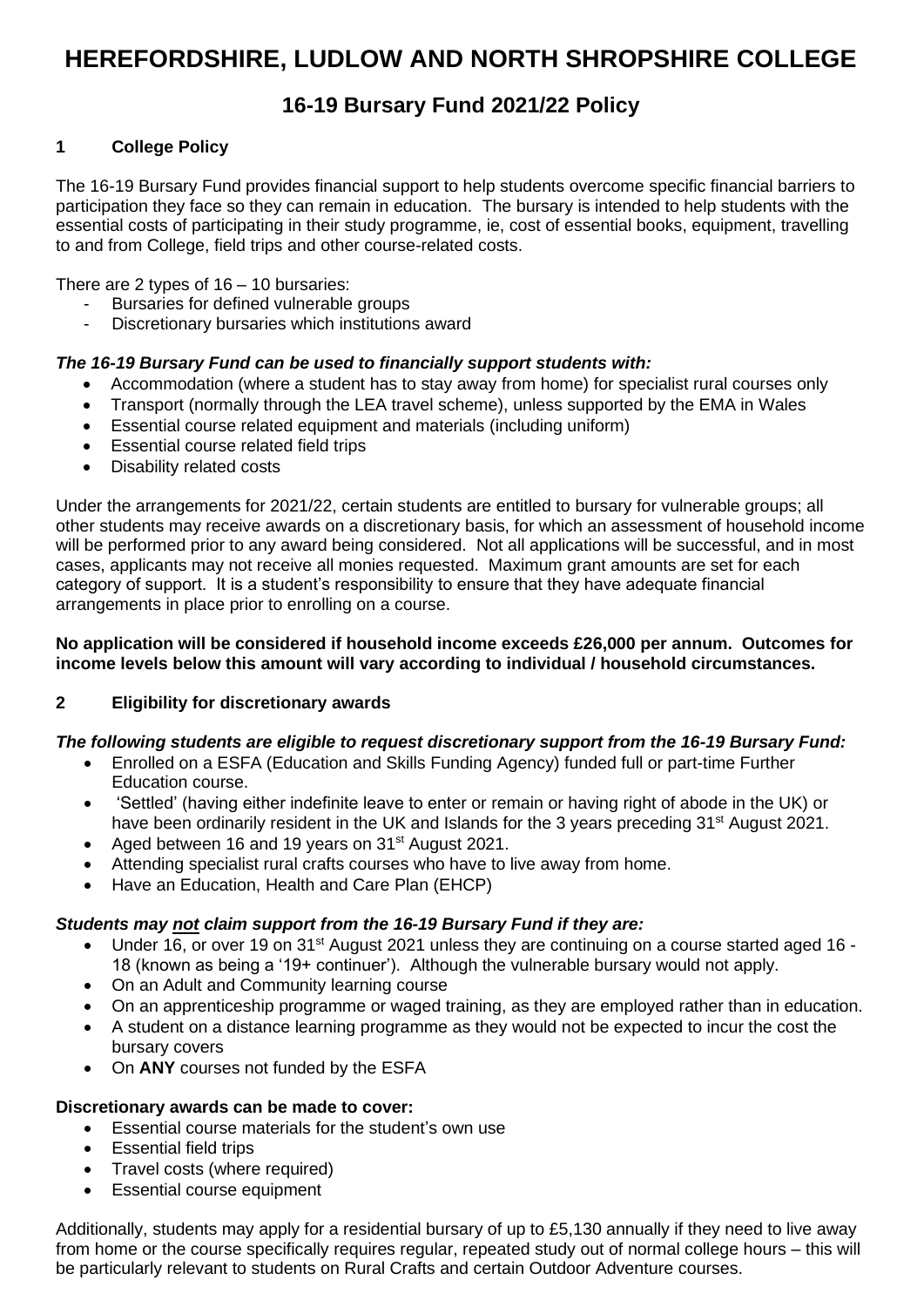It is not envisaged that discretionary funds will be available for making regular payments for ad-hoc living expenses.

*Students with entitlement to bursary support whilst on a Study Programme with County Training will receive regular reimbursement of travel expenses to classes based on actual attendance, and on production of receipts for travel costs incurred.*

## **3 Entitlement to bursary for vulnerable groups**

Students wishing to claim this award must first satisfy the eligibility criteria for discretionary awards (above) and be resident in **ENGLAND**. Students who meet the criteria for bursaries for vulnerable groups are not automatically entitled to a bursary if they do not have the financial needs and/or their financial needs are covered from other sources.

Further to this, they must also be in one of the following groups:

- Aged 16 or 17 and in care **OR** care leavers aged 18 and over and previously a looked after child for 13 weeks
- Aged 16, 17 or 18 and *PERSONALLY* in receipt of income support award notice required **OR** Universal Credit – award notice required **AND** further evidence (such as tenancy agreement in student's name, child benefit receipt or own child's birth certificate)
- Aged 16, 17 or 18 and *PERSONALLY* in receipt of both Disability Living Allowance (DLA) or Personal Independence Payments (PIP) **AND** Employment and Support Allowance
- Aged 16, 17 or 18 and *PERSONALLY* in receipt of both Personal Independence Payment **AND** Employment and Support Allowance

The application form will contain a section to determine entitlement. Qualifying students will receive payments up to £1,200. In the first instance, unless a third party (eg Social Services) agrees to make such payments on the student's behalf, the award will pay for:

- Essential course materials for the student's own use
- Essential field trips
- Travel costs (where required)
- **Essential course equipment**

Students in receipt of this bursary may also apply for a residential bursary annually (see above). Any such payment will be over and above the bursary for vulnerable groups.

#### **4 Application procedure and supporting documentation**

The 16-19 Bursary Fund is allocated to the college by the ESFA in June for the forthcoming academic year. All applications are considered on an annual basis – continuing students must re-apply requesting support for second or subsequent years of their course.

Application forms for all prospective and enrolled students will be available from main reception. This 16-19 Bursary Fund Policy will accompany the application form. Guidance in completing the form will be available through the College Learner/Student Services and Finance departments.

Applications received from students who qualify for the bursary for vulnerable groups will be given priority, in line with government direction. Other applicants will be considered on a "first-come, first served" basis, until funds are exhausted.

Discretionary funds are strictly limited, therefore awards are subject to availability of funds. Should insufficient funds be available, applications which would otherwise be successful will be rejected.

All application forms requesting discretionary support from the 16-19 Bursary Fund are means tested, and proof of income is required before an application form can be processed. **No application will be accepted if the applicant does not disclose any income source. Bank statements cannot be accepted as evidence.**

Where any required supporting documentation has not been submitted, the application form will be returned unprocessed and will only be considered once the form is re-submitted with the full supporting documentation.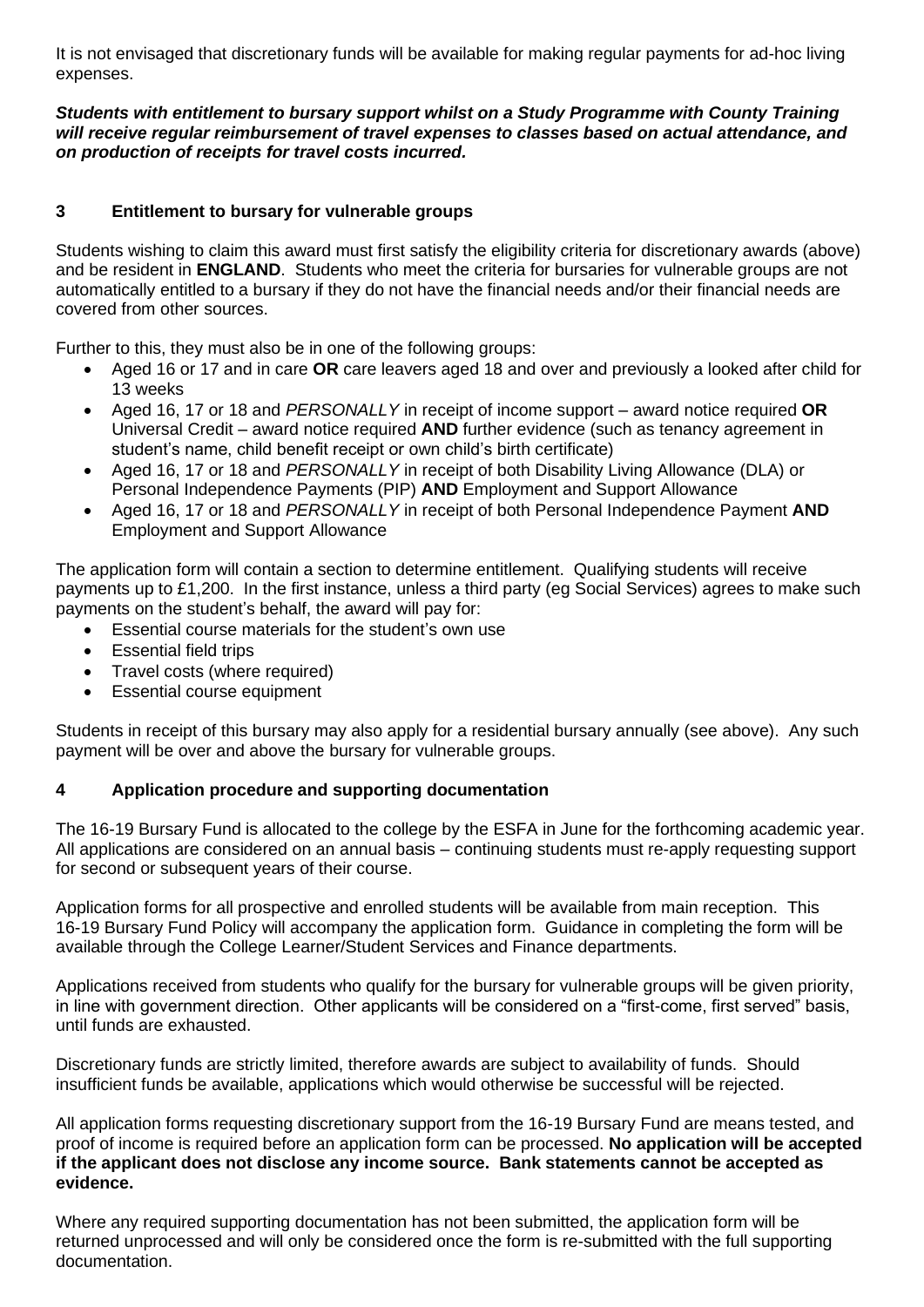## **5 Submitting an Application**

To reduce the amount of paperwork the College is handling, our preferred method of receiving your application, is via email. Please complete the application overleaf and email it with your supporting evidence to [bursariesnsct@hlnsc.ac.uk.](mailto:bursariesnsct@hlnsc.ac.uk) Every application form will be dealt with chronologically, at the following campuses of the Herefordshire, Ludlow and North Shropshire College including County Training.

If you cannot email your application, please contact us at the email address above to discuss your options or telephone your campus.

All students who apply will be informed of the decision *by the end of August*. Where application forms are received after August 31st, the applicant will be informed of the decision within one month of receipt. Decisions may be delayed if all necessary documentation has not been provided with the application.

#### **6 Payment method**

For the majority of bursary recipients, payments will be made 'in-kind' to cover costs due to the College (eg, to cover additional costs such as materials, equipment, etc). Third parties may also receive direct payment (eg, landlords, LEA for bus passes) wherever possible, and **not** through the student. Any payments due to applicants will be paid directly into the student's bank account and only in exceptional circumstances will be considered for payment to parent/ guardian. Any payments to cover ongoing expenses will be paid in termly instalments subject to continued satisfactory attendance (at least 90%), behaviour and progress.

Where students receive financial support and withdraw from their course, or their attendance/progress falls below minimum requirements, steps may be taken to recover monies paid.

#### **7 Appeals procedure**

Students who disagree with the decision regarding their application can appeal against it. The appeal must be made in writing within 7 working days of being notified of the decision. Applicants should clearly state their reasons for disagreeing with the decision.

The appeal will be handled as follows:

- The application will be reviewed by the Head of Finance and Head of Student Services, who will consider whether the initial assessment was correct. The applicant will be notified of the outcome within 10 working days of receipt of appeal.
- If the applicant disagrees with the decision made by the Head of Finance/Head of Student Services, the applicant will be referred to the College Finance Director, who will review the decision further. The applicant will be notified of the outcome of this review within 10 working days.
- Should the dispute remain unresolved, the Principal will make the final decision as soon as is practicable.

#### **8 Publicity**

Information leaflets on the 16-19 Bursary Fund, and other advice on alternative forms of funding are available from Student Services.

All information provided by students will be treated in confidence and will be handled in accordance with current Data Protection law.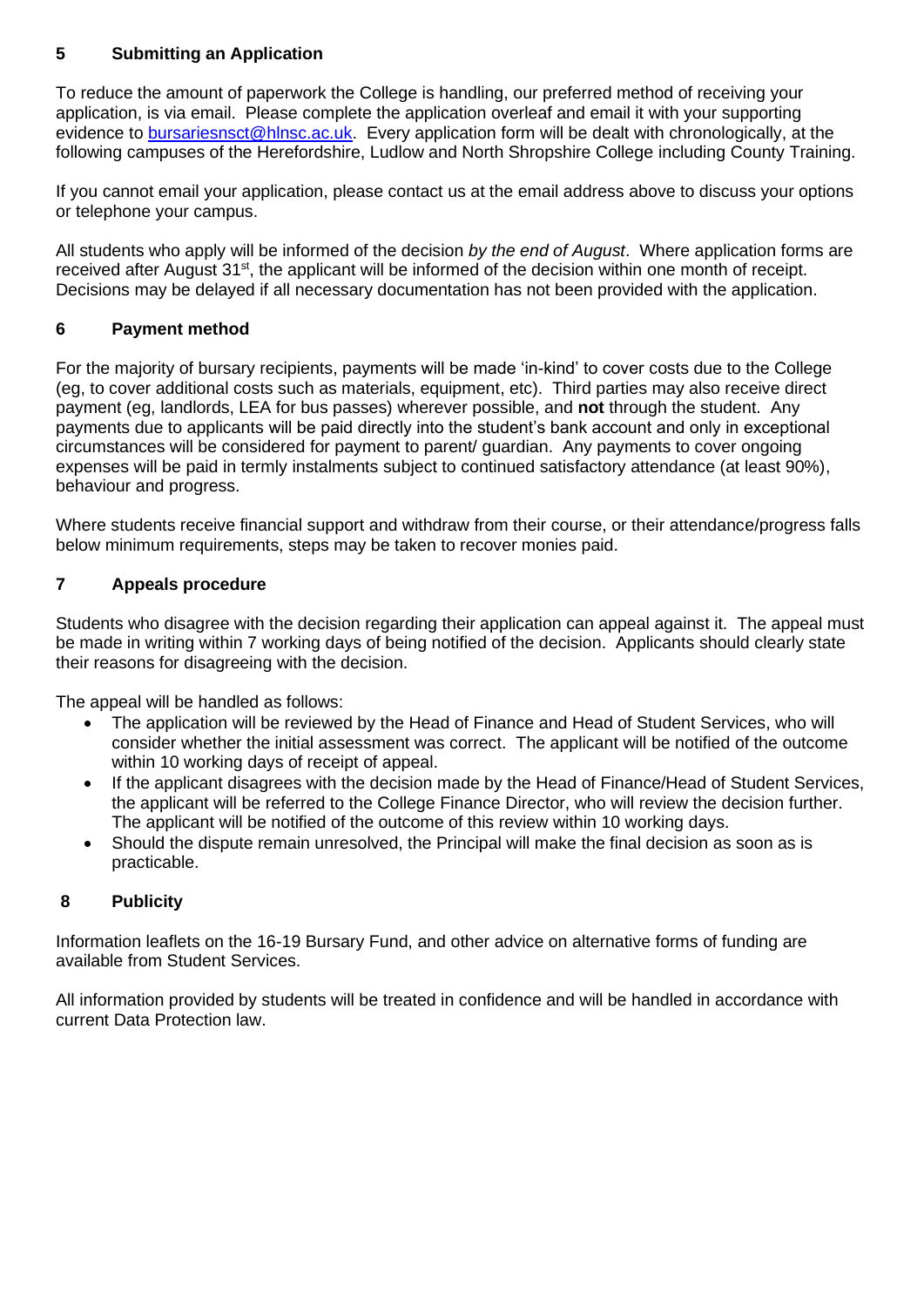## **16-19 Bursary Fund Application Form 2021/22**



This completed Application Form and evidence must be handed in within 4 weeks of your start date.

If the Application Form and evidence is presented later than that date, payments can only be backdated up to 4 weeks.

#### **Please complete the form and email it with your supporting evidence to [bursariesnsct@hlnsc.ac.uk](mailto:bursariesnsct@hlnsc.ac.uk)**

| <b>A Learner Details</b>                                                 |             |                                                                            |  |  |
|--------------------------------------------------------------------------|-------------|----------------------------------------------------------------------------|--|--|
| Title:                                                                   | Student     | Student                                                                    |  |  |
|                                                                          | First Name: | Surname:                                                                   |  |  |
| DOB:                                                                     |             | Age: (You must be 16, 17,18 (and<br>under 19) on 31 August 2021 to apply): |  |  |
|                                                                          |             |                                                                            |  |  |
| Address:                                                                 |             |                                                                            |  |  |
|                                                                          |             |                                                                            |  |  |
| Postcode:                                                                | Telephone:  | Email Student:                                                             |  |  |
|                                                                          |             | Email Parent:                                                              |  |  |
| Have you a UK right of abode (resident or 'settled') for the last 3 yrs? | Yes         | No                                                                         |  |  |
| <b>Course Title:</b>                                                     | Yr1         | Yr <sub>2</sub>                                                            |  |  |

#### **B Bursary Criteria (see policy section 2)**

To qualify you must be aged 16 or over and under 19 on 31 August 2021 and meet the ESFA's residency criteria. The bursary is paid to enable you to attend training with us *and will only be paid if your attendance and behaviour meet the required standard*. Time sheets must also be completed to enable you to receive bursary payments if you have a work placement.

## **C Bursary for Vulnerable Groups Criteria (see policy section 3)**

| To qualify you must fall into one of the below categories and produce the required evidence as stated.                                                                                                                                                                        |               |  |  |  |
|-------------------------------------------------------------------------------------------------------------------------------------------------------------------------------------------------------------------------------------------------------------------------------|---------------|--|--|--|
| In receipt of Income Support or Universal Credit? (evidence required - see policy                                                                                                                                                                                             | $No$ $ $      |  |  |  |
| section 3)                                                                                                                                                                                                                                                                    | Yes           |  |  |  |
| Care Leaver - aged 18 or over and previously was a looked after child (evidence                                                                                                                                                                                               | No            |  |  |  |
| required - see policy section 3)                                                                                                                                                                                                                                              | Yes           |  |  |  |
| Currently looked after in care-aged 16 or 17 at 31 August 2021? (evidence                                                                                                                                                                                                     | Yes           |  |  |  |
| required - letter from Local Authority)                                                                                                                                                                                                                                       | No l          |  |  |  |
| Disabled student in receipt of <b>both</b> Employment Support Allowance or Universal<br>Credit <b>and</b> Disability Living Allowance/Personal Independence Payments in their own<br>right (evidence required, award letter showing in receipt of both ESA (UC) &<br>DLA/PIP) | No    <br>Yes |  |  |  |

| <b>D</b> Discretionary Bursary Criteria                                                               |  |                                                                    |  |                                                  |  |  |  |
|-------------------------------------------------------------------------------------------------------|--|--------------------------------------------------------------------|--|--------------------------------------------------|--|--|--|
| Your household income is one of the criteria which will help us to assess your application. You may   |  |                                                                    |  |                                                  |  |  |  |
| continue with your Bursary application if your TOTAL Household income is less than £26,000 a year.    |  |                                                                    |  |                                                  |  |  |  |
| Please tick to indicate what type of evidence you have provided. If you cannot provide evidence, then |  |                                                                    |  |                                                  |  |  |  |
| we cannot process your application for a Bursary.                                                     |  |                                                                    |  |                                                  |  |  |  |
| Full TCAN Notice (20/21)                                                                              |  | Income Support/Universal Credit<br>(last 3 mths full award notice) |  | P60 April 20/21                                  |  |  |  |
| Self-employed earnings<br>(official tax return 19/20)                                                 |  | Other benefits/pension (award<br>letter)                           |  | Wage slips for<br>household $\times$ 3<br>months |  |  |  |
| Please list all the names of the household members and relationship to learner:                       |  |                                                                    |  |                                                  |  |  |  |
| <b>Householder Name</b>                                                                               |  |                                                                    |  | <b>Relationship to Learner</b>                   |  |  |  |
|                                                                                                       |  |                                                                    |  |                                                  |  |  |  |